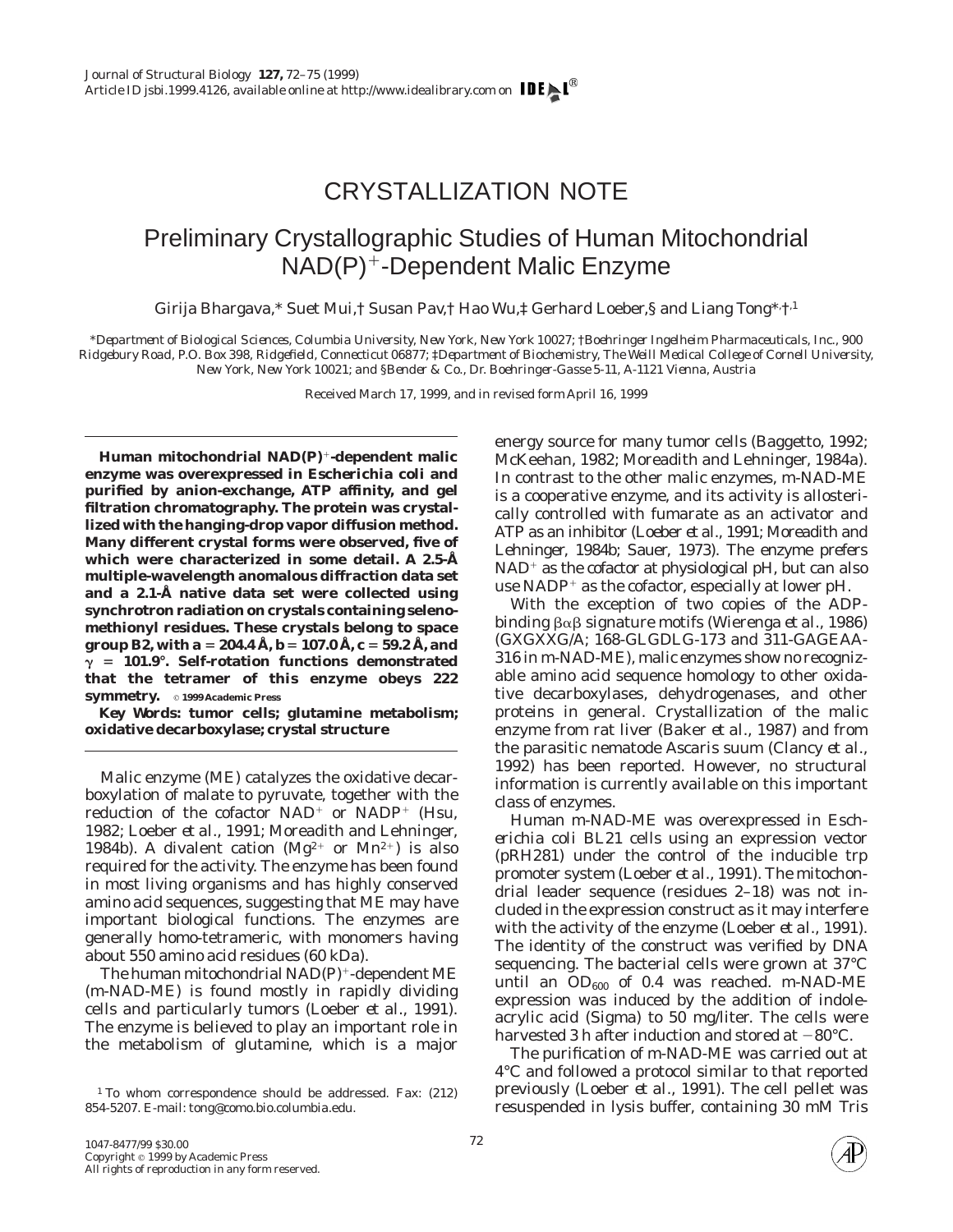(pH 7.4), 0.2 mM DTT, 0.2% NP-40, 3 mM  $MgCl_2$ , 0.2 mM EDTA, and 0.5 mM PMSF. Lysozyme was added to a final concentration of 0.5 mg/ml, and the suspension was sonicated on ice 45 min later. After centrifugation, the supernatant was diluted 1:1 with buffer A (30 mM Tris (pH 7.4), 3 mM  $MgCl<sub>2</sub>$ , and 0.2 mM EDTA) and loaded onto a TMAE anion-exchange column (Merck) preequilibrated in buffer A. The enzyme was eluted with a 0–300 mM KCl gradient in 6 column volumes. The fractions were assayed for m-NAD-ME activity using malate as the substrate and monitoring the increase in  $OD<sub>340</sub>$  due to NADH (Loeber *et al.,* 1991), and those fractions containing the activity were pooled and brought to 1 mM  $MnCl<sub>2</sub>$ and 2 mM fumarate. The solution was loaded onto an ATP-agarose affinity column (Sigma) preequilibrated in buffer B (buffer A supplemented with 1 mM  $MnCl<sub>2</sub>$  and 2 mM fumarate). The enzyme was eluted with buffer B containing  $4 \text{ mM NAD}^+$ . Fractions containing m-NAD-ME activity were pooled and concentrated using a small (0.5–1 ml) TMAE column. The last step of purification was gel filtration chromatography with a Sephacryl S-300 column (Amersham Pharmacia). The running buffer contained 30 mM Tris (pH 7.4), 250 mM KCl, 3 mM  $MgCl<sub>2</sub>$ , and 0.2 mM EDTA. The protein eluted as a tetramer from the gel filtration column, with a small tail at the dimer position. The protein sample was then concentrated to about 20 mg/ml (Centricon) and stored at  $-80^{\circ}$ C. The purity of the protein sample was greater than 98% as judged by Coomassiestained SDS–polyacrylamide gels. The purified enzyme had very high specific activity, ranging between 45 and 70 units/mg.

The selenomethionyl protein was produced in order to determine the structure with the multiplewavelength anomalous diffraction (MAD) technique (Hendrickson, 1991). m-NAD-ME contains 14 Met residues in each monomer, not counting the initiator methionine residue. It was expressed using a methionine auxotroph grown in a defined medium (Hendrickson *et al.,* 1990) supplemented with Kao and Michayluk vitamins and purified using essentially the same protocol as for the wildtype enzyme, except for the inclusion of 5 mM DTT in all the buffers. The successful incorporation of the selenomethionyl residues was confirmed by mass spectrometry analysis. The specific activity of selenomethionyl m-NAD-ME, assayed under the same conditions as the wildtype enzyme, was comparable to that of the wildtype enzyme, suggesting that the introduction of selenomethionyl residues did not have a major impact on the structure of the enzyme.

Crystals of m-NAD-ME were obtained at 4°C by the hanging-drop vapor diffusion method. The initial condition was identified by sparse matrix screening (Jancarik and Kim, 1991) with a commercial kit (Hampton Research). Optimization of this condition led to crystal form A (Table I). The protein solution contained 8 mg/ml m-NAD-ME, 250 mM KCl, 5% glycerol,  $10 \text{ mM DTT}$ ,  $6 \text{ mM MgSO}_4$ ,  $6 \text{ mM fumarate}$ ,  $1 \text{ mM NAD}^+$ , and a fourfold molar excess of tartronic acid, a substrate-analog inhibitor. The reservoir solution contained 14% PEG 8000 and 35 mM  $KH_2PO_4$  (pH 4.5). The crystals generally had the shape of rectangular plates, the largest of which measured  $0.3 \times 0.4 \times 0.1$  mm<sup>3</sup>. These crystals belong to space group  $P2_1$  (Table I), with a tetramer of m-NAD-ME in the asymmetric unit. A weak X-ray diffraction data set to 3-Å resolution was collected on a cryo-protected crystal, using an R-axis imaging plate system mounted on a rotating anode X-ray generator. Self-rotation functions, calculated with the program GLRF (Tong and Rossmann, 1990), clearly showed the presence of three mutually perpendicular noncrystallographic twofold axes (Fig. 1). This demonstrates that tetramers of m-NAD-ME obey 222 point group symmetry.

Based on the average protein partial specific volume of  $0.74 \text{ cm}^3/\text{g}$ , the volume of the m-NAD-ME tetramer was estimated to be  $300\,000\,$  Å<sup>3</sup>. This corresponds to the volume of a sphere with a radius of about 42 Å. Such a sphere could not fit into this crystal unit cell due to the short *a* axis. A packing

| Crystal<br>form | <b>Space</b><br>group | Unit cell parameters                                                                                                   | Asymmetric<br>unit | $V_{\rm m}$<br>$(\AA^3$ /Da) | Resolution<br>(A) | $R_{\text{merge}}$<br>(%) | Completeness<br>$(\%)$ |
|-----------------|-----------------------|------------------------------------------------------------------------------------------------------------------------|--------------------|------------------------------|-------------------|---------------------------|------------------------|
| A               | $P2_1$                | $a = 69.6$ Å, $b = 106.9$ Å, $c = 190.6$ Å,<br>$v = 107.7^{\circ}$                                                     | <b>Tetramer</b>    | 2.8                          | 3.0               | 7.0                       | 83                     |
| B               | $P3_121$              | $a = b = 200$ Å, $c = 168$ Å                                                                                           |                    |                              | 4.0               | 8.5                       | 91                     |
| С               | B2                    | $a = 204.8$ Å, $b = 143.8$ Å, $c = 57.7$ Å,<br>$v = 129.7^{\circ}$                                                     | Dimer              | 2.7                          | 2.9               | 6.8                       | 90                     |
| D               | B2                    | $a = 204.4$ Å, $b = 107.0$ Å, $c = 59.2$ Å,<br>$v = 101.9^{\circ}$                                                     | Dimer              | 2.6                          | 2.1               | 4.3                       | 87                     |
| Е               | P1                    | $a = 111.3$ Å, $b = 119.0$ Å, $c = 125.9$ Å,<br>$\alpha = 116.5^{\circ}, \beta = 94.8^{\circ}, \gamma = 102.8^{\circ}$ | Two tetramers      | 2.9                          | 2.9               | 5.3                       | 85                     |

**TABLE I** Crystal Forms of Human Mitochondrial  $NAD(P)^+$ -Dependent Malic Enzyme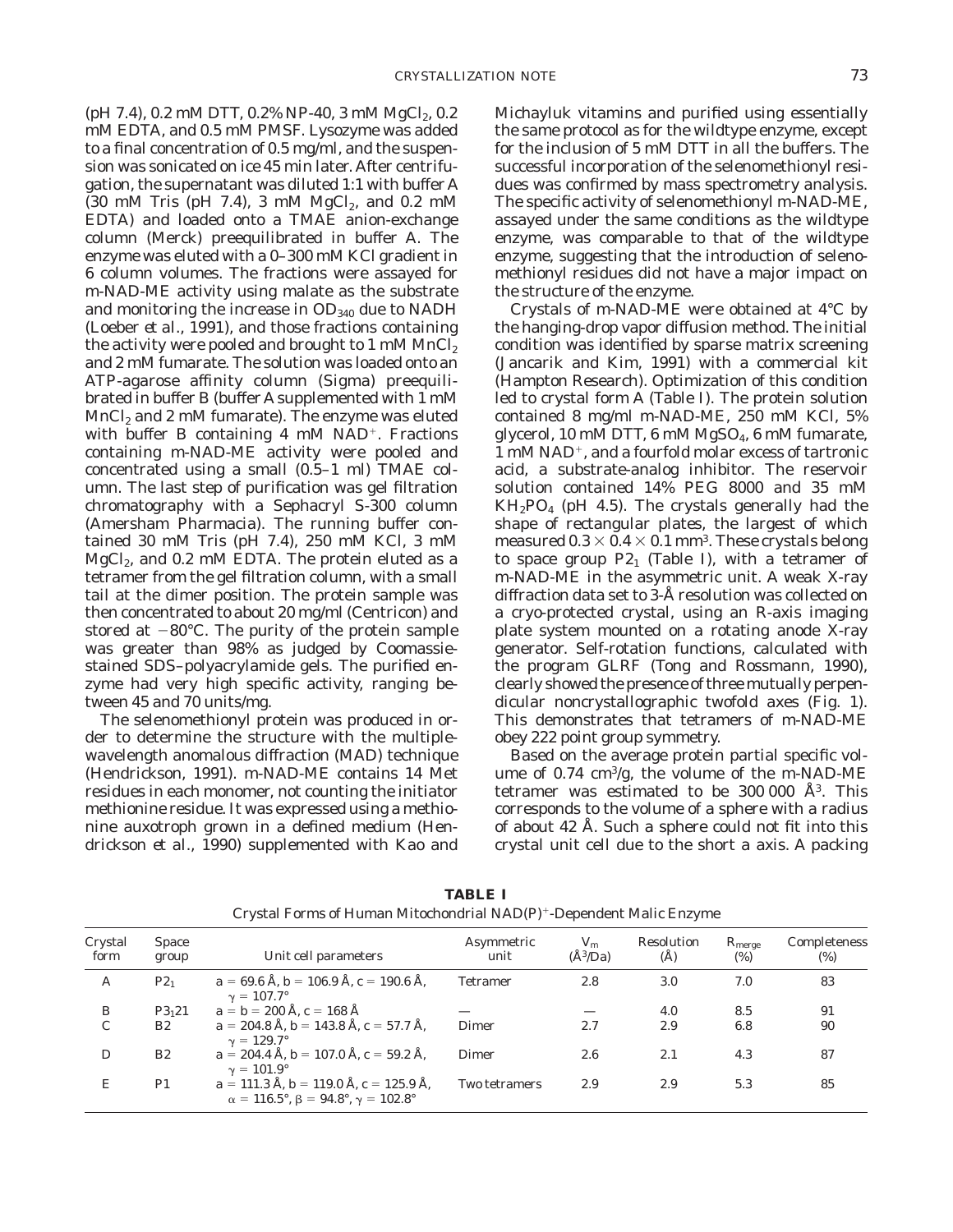

**FIG. 1.** Stereographic projection of the  $\kappa = 180^\circ$  section of the self-rotation function for crystal form A. Reflection data between 10- and 3.5-Å resolution were used in the calculation with the program GLRF (Tong and Rossmann, 1990). The large-term cut-off was 1.5, and the radius of integration was 35 Å. The peaks at  $\psi = 0^{\circ}$  and 180° (scaled to an arbitrary height of 1000) correspond to the crystallographic twofold axis. The starting contour level is at 390, and the increment is 25. The three peaks corresponding to the twofold axes of one tetramer are connected by thick gray lines. The other three peaks correspond to the twofold axes from the crystallographically related tetramer.

analysis was carried out using ellipsoidal shapes, aligning the three axes of the ellipsoid with the directions of the NCS twofold axes from the selfrotation function (Fig. 1). The lengths of the axes were varied while maintaining a volume of about  $300\,000\,\mathrm{\AA}^3$ , and the packing of the ellipsoids in the unit cell was examined manually with the program Frodo (Jones, 1978). This analysis showed that an ellipsoid with dimensions of about  $105 \times 105 \times 55$  Å<sup>3</sup> could fit into the unit cell (centered at around (1/4, 1/4, 0)). Therefore, the tetramer is likely organized in a planar rather than a tetrahedral fashion, consistent with electron microscopy observations for the pigeon liver ME (Nevaldine *et al.,* 1974). The packing analysis also suggested that the radius of gyration of the m-NAD-ME tetramer should be about 55 Å. Dynamic light scattering experiments showed that m-NAD-ME was tetrameric and mono-disperse in solution and that the radius of gyration was about 55 Å (data not shown).

Unfortunately, these  $P2<sub>1</sub>$  crystals were rather difficult to manipulate and many attempts at producing heavy atom derivatives were unsuccessful. By changing the pH of the crystallization condition and lowering the salt concentration in the protein buffer, several new crystal forms were obtained. Four of these crystal forms were characterized in some detail (Table I). Both the selenomethionyl protein and the wildtype enzyme were used for crystallization, and they generally produced similar crystals under similar crystallization conditions. For all these crystal forms, the protein solution contained 8 mg/ml m-NAD-ME, 125 mM KCl, 3 mM NAD<sup>+</sup> or ATP, and 10 mM DTT. For crystal forms B and C (Table I), the reservoir solution contained 100 mM Hepes (pH 7.0), 8% PEG 8000, 5% glycerol, 6 mM MgSO4, and 10 mM tartronic acid. These crystals often appeared in the same drop, with crystal form B as hexagonal bipyramids and crystal form C as thin plates. The hexagonal bipyramids can grow to a substantial size, mea